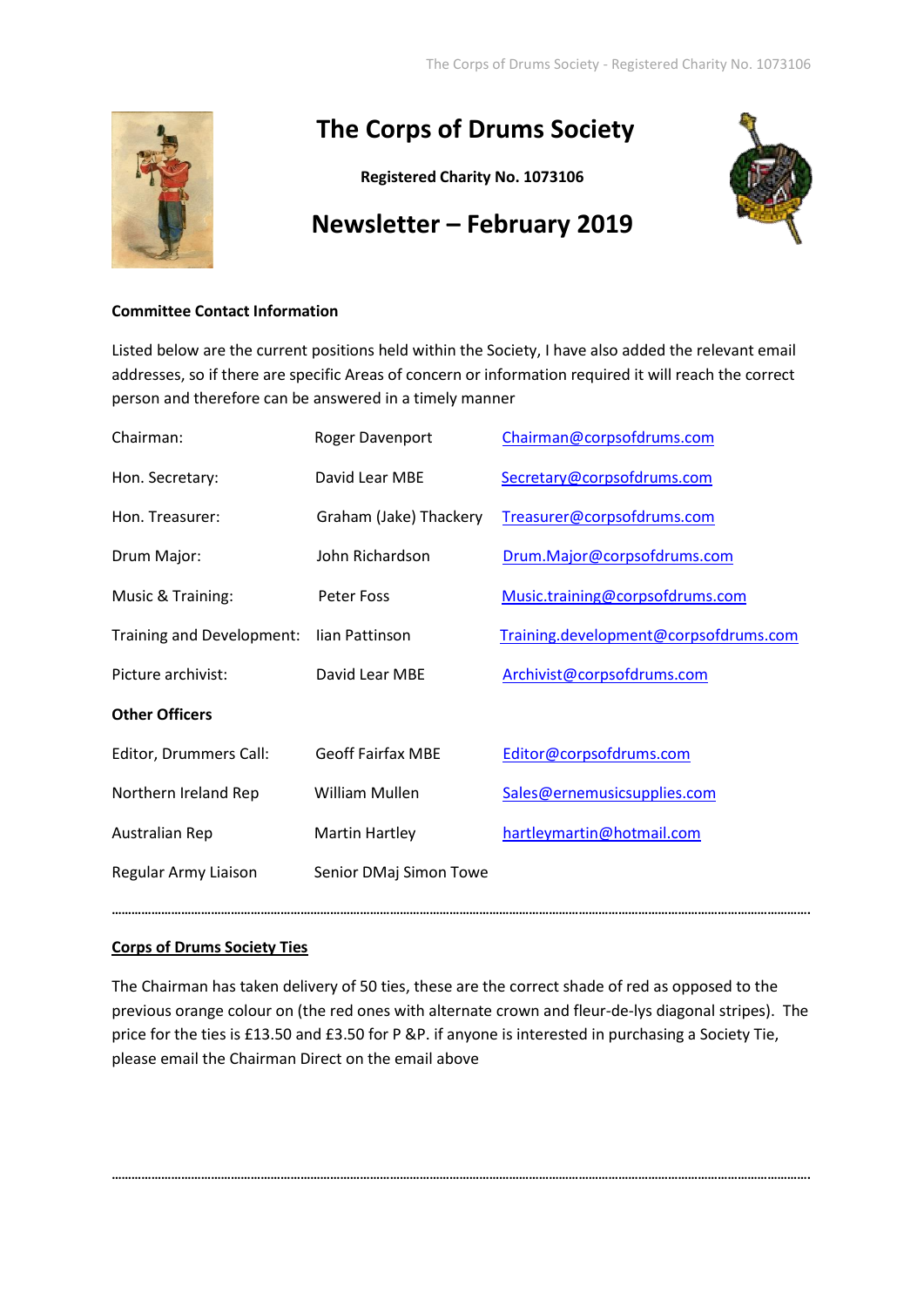#### **Secretary's / Archivists article of the month**

With the vast library of photos and literature, I will be adding an article in the newsletter each month, with information on the topic. The first is the history of the "Beating Retreat" and the musical programme for the Beating Retreat carried out by the Massed bands, Drums and Pipes of the Queens Division 1985 on Horse guards







The origin of the ceremony of Beating Retreat is obscure, but like most military<br>ceremonial it springs from practical necessities of war. If we talk about "Retreat"<br>in war today, it suggests a beaten force on the run. Thi and picquets for the night.

The drum was the normal method of giving signals on the battlefield and in camp, and the custom developed of having a drummer beat the signal to Retreat each<br>evening as dusk approached. This could be used to warn outlying troops to<br>return to camp, or set the watch for the night.

return to camp, or set the watch for the night.<br>Early records are slender and conflicting, for different customs were followed in<br>different campaigns. The first mention is in "Rules and Ordynaunces for the<br>Warte", dated 15

"Retreat" still has a military use, and Queen's Regulations lay down that guards Retreat sum ans a numeraly use, and Queen's Neguations isy down that guards<br>are to turn out at Retreat for inspection by the guard commanders. Retreat was<br>often beaten by the whole Corps of Drums as part of Baracks routine of the Guard.

#### **PRELIMINARIES** The Bands march from Wellington Barracks via<br>Birdcage Walk in separate groups playing the<br>Regimental Marches of former Regiments. Pre March: **Children of The Regiment**<br>A Northumbrian Piper from The Royal<br>Regiment of Fusiliers plays a selection of<br>traditional music prior to the arrival of<br>the Guest of Honour. Fucik Intermezzo: The Advance: **Rritish Grenadiers** Traditional The National Anthem arr. Brown or<br>The General Salute Traditional BEATING RETREAT Massed Bands: Fanfare for The Common Man<br>A Little Light Music Copeland<br>arr. Wall Authority<br>Authority<br>Traditional<br>Traditional<br>arr. Baker The Regimental Call of The Day Massed Corps of<br>Drums: Advance<br>Lillibolero Galanthia<br>Songs from The Wars Massed Bands and Wolfe's Patrol<br>Mechanized Infantry Davis **Corps of Drums** McBain

March on

Salutes:

Corps of Drums.<br>
Massed Pipes & Drums Nechanized Inhartry<br>
Massed Pipes & Drums North<br>
of the<br>
Of the<br>
Of the<br>
North<br>
North<br>
North<br>
North<br>
North<br>
North<br>
North<br>
The Piper of Drums<br>
The Mingulay Boat Song (Slow March)<br>
Neel

Traditional Traditional

# *Traditional*<br>Traditional<br>Traditional<br>Traditional

#### AROUND THE COUNTIES

**AROUND THE COUNTIES**<br>The music for the following three items is drawn from popular well-known song<br>and tunes, and represents the Regimental ties and links with counties and areas<br>but is not necessarily part of any Regimen

| <b>E ROYAL</b><br><b>IGLIAN</b><br><b>GIMENT:</b>     |                                                                                                                                                                     | <b>The Lincolnshire Poacher</b><br><b>The Essex</b><br>La Mandolinata<br><b>Rule Brittannia and Speed The</b><br>Plough                     | Compiled and arranged<br>by WOI P H Byrne<br>Bandmaster of the 3rd<br><b>Battalion</b> and senior<br><b>Bandmaster The Royal</b><br>Anglian Regiment.<br>Compiled and arranged<br>by WOI J H Dodd.<br><b>Bandmaster of St</b><br>George's Band and<br>senior Bandmaster The<br>Royal Regiment of<br>Fusiliers. |                                         |
|-------------------------------------------------------|---------------------------------------------------------------------------------------------------------------------------------------------------------------------|---------------------------------------------------------------------------------------------------------------------------------------------|----------------------------------------------------------------------------------------------------------------------------------------------------------------------------------------------------------------------------------------------------------------------------------------------------------------|-----------------------------------------|
| <b>E ROYAL</b><br><b>GIMENT OF</b><br><b>SILIERS:</b> |                                                                                                                                                                     | <b>Blaydon Races</b><br>Lets All Go Down The Strand<br>Warwickshire Lads<br>She's a Lassie from Lancashire<br><b>The British Grenadiers</b> |                                                                                                                                                                                                                                                                                                                |                                         |
| <b>IE OUEEN'S</b><br><b>GIMENT:</b>                   | Maybe its because I'm a Londoner<br>A Southerly Wind and a Cloudy Sky<br>The Old Kent Road, Men of Kent<br><b>Sussex by The Sea</b><br><b>Soldiers of The Oueen</b> |                                                                                                                                             | Compiled and arranged<br>by WOI P E Hills FLCM<br>psm Bandmaster of The<br>Albuhera Band and<br>senior Bandmaster The<br>Queen's Regiment.                                                                                                                                                                     |                                         |
|                                                       |                                                                                                                                                                     | <b>FINALE</b>                                                                                                                               |                                                                                                                                                                                                                                                                                                                |                                         |
| nd and Trumpets:                                      |                                                                                                                                                                     | <b>Festmusic Der Stadtwien</b>                                                                                                              |                                                                                                                                                                                                                                                                                                                | <b>Strauss</b>                          |
| es, Drums & Band:                                     |                                                                                                                                                                     | The Green Hills, The Battles O'er                                                                                                           |                                                                                                                                                                                                                                                                                                                | arr. Wall                               |
| ummers:                                               |                                                                                                                                                                     | <b>Victory Beatings</b>                                                                                                                     |                                                                                                                                                                                                                                                                                                                | <b>Baker</b>                            |
| ening Hymn:                                           |                                                                                                                                                                     | <b>The Day Thou Gavest</b>                                                                                                                  |                                                                                                                                                                                                                                                                                                                |                                         |
| treat:                                                |                                                                                                                                                                     | <b>Sunset</b>                                                                                                                               |                                                                                                                                                                                                                                                                                                                | Greene                                  |
| and March:                                            |                                                                                                                                                                     | Pomp and Circumstance March No. 1                                                                                                           |                                                                                                                                                                                                                                                                                                                |                                         |
| tional Anthem:                                        |                                                                                                                                                                     | <b>The National Anthem</b>                                                                                                                  |                                                                                                                                                                                                                                                                                                                | arr. Jacob                              |
|                                                       |                                                                                                                                                                     | <b>MARCH OFF</b>                                                                                                                            |                                                                                                                                                                                                                                                                                                                |                                         |
|                                                       |                                                                                                                                                                     | <b>The Ulster Defence Regiment</b><br><b>The Queen's Division</b><br><b>Colonel Bogey</b><br><b>Old Comrades</b>                            |                                                                                                                                                                                                                                                                                                                | arr. Carson<br>Pryce<br>Alford<br>Teike |

SPECTATORS SHOULD STAND for the playing of THE NATIONAL ANTHEM, GENERAL SALUTE and RETREAT (Sunset). Those dressed in uniform sho

**Programme of Music** 

 $\frac{1}{\mathbf{A} \mathbf{B}}$ 

TH<br>RE<br>FU

TH<br>RE

 $\overline{\mathbf{R}}$ 

 $R<sub>0</sub>$ 

 $\overline{G}$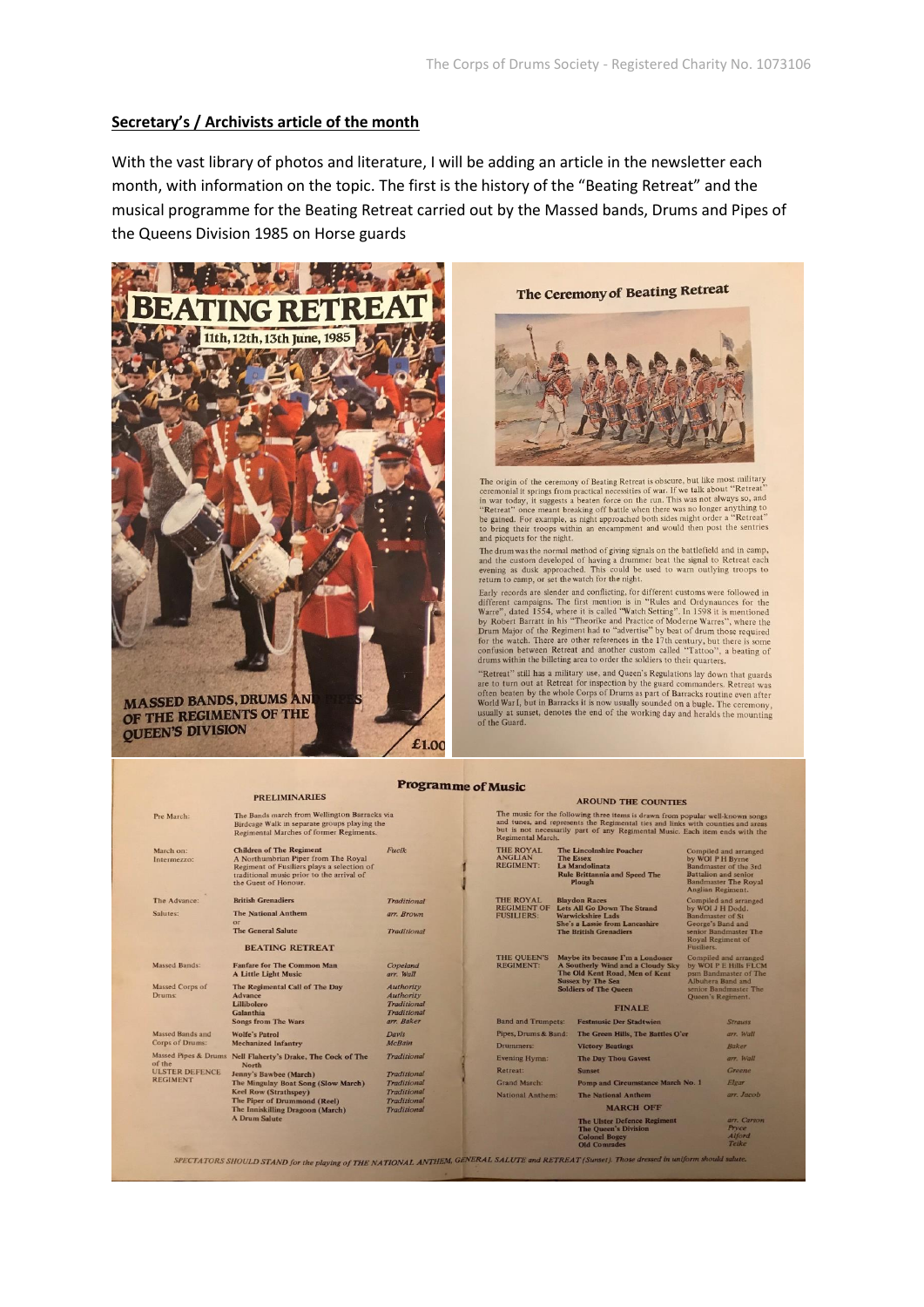#### **Drummer Call – Editors notes**

The DC Editor (Geoff Fairfax) has requested that if there are articles that you would like to have included in the drummers Call magazine, then please send to the Editors email address, Also could you ensure that if you have Photos to go with the article could these be sent separately and not with the photos embedded in the word document.

**………………………………………………………………………………………………………………………………………………………………………………………….**

**………………………………………………………………………………………………………………………………………………………………………………………….**

#### **Lord Mayor's Show 2019**

The Music list for the LMS 2019 (Playlist order to be finalised)

- - Killaloe Flutes with Bugle Intro & Bell Lyres
- The Adjutant Flutes
- Heraldry Bugles
- Retreat Marches Flute
- Legs Eleven Flutes
- Bugle Bells Bugles
- Mud Cabin Flutes & Bell Lyres
- Hazelmere Flutes with bell-lyres in the trio
- Mechanised Infantry Bugles & bell lyres
- Galanthia Flutes
- Jelalabad Bugles & Bell Lyres
- Children's Love Flutes with Bell Lyres in the Trio (Designated March)

The complete QR Code Booklet for all the above Music is now complete and has been emailed to the regular groups who take part in the LMS. if there are any other members who wish to take part in this years LMS and would like these codes please email th[e secretary@corpsofdrums.com](mailto:secretary@corpsofdrums.com)

You can either view the Music through QR code reader or directly from Apple iPhone camera. All the videos are private and only accessed through the QR. This is to protect ourselves and not have loads of random searches and comments left on our videos.

**………………………………………………………………………………………………………………………………………………………………………………………….**

#### **CODS Website**

We are in the process of changing our domain provider, so currently if visiting the website, you will be informed that "The website is under development – Please come back soon"

Please bear with us as we update and complete the changes to the site.

**As mentioned in the December newsletter, once the site has been completed with the upgrade, there will be a members only area, for those that subscribe to the Corps of Drums Society.**

**………………………………………………………………………………………………………………………………………………………………………………………….**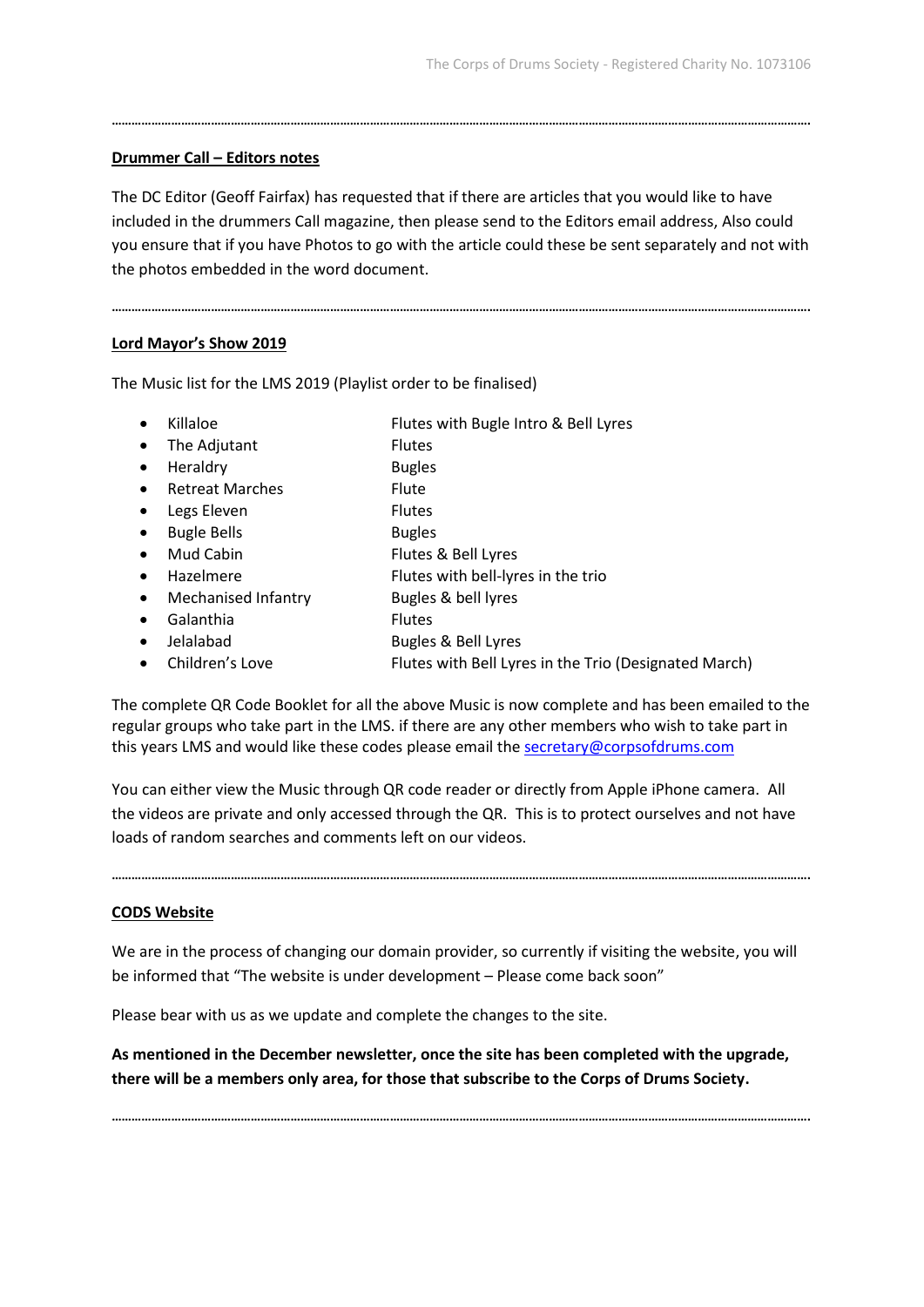#### **Corps of Drums Society Music Meetings 2019**

The dates for Music meetings and the LMS Practice dates and locations are as follows:

- Saturday 11<sup>th</sup> May 10:00 16:00 South West London ACF HQ, 27 St Johns Hill, London, SW11 1TT (The centre is opposite Clapham Junction Train Station)**.** There is Car parking at this location**.**
- Saturday  $26<sup>th</sup>$  October 10:00 16:00 Kendrew Barracks, Cottesmore, LE15 7BL LMS Full Rehearsal

#### **The Ken Wynne Legacy**

**………………………………………………………………………………………………………………………………………………………………………………………….**

There are currently no further updates from the information recorded in the previous month's newsletters, updates as and when will be communicated within the newsletters.

To clarify our purpose, the book will be based on the photos in the Society's and members archives. It is not intended to be a history of drum and fife music or to cover foreign practices. It will mainly comprise photos of British Army Corps of Drums / Bugle Platoons post 1860 but can include appropriate Commonwealth/Empire and non-service photos.

**………………………………………………………………………………………………………………………………………………………………………………………….**

#### **10th Leicester (1st SYSTON) Scout & Guide Band COD**

Events and practices for 2019 – TFO

For any further information on practice dates and events please email Pam Hales on the following email address

**………………………………………………………………………………………………………………………………………………………………………………………….**

[pamhales@btinternet.com](mailto:pamhales@btinternet.com)

#### **Yorkshire Corps of Drums (YCOD) - Music Practices / Engagements 2019**

Events and practices for 2019 -

- WW11 Weekend Pickering Saturday 12th October 2019
- Remembrance Sunday Goole Sunday 10th November 2019

Please email Peter Garthwaite on the email below. Practices are held at Harewood Barracks, Regent Street, Leeds LS7 1AT

**………………………………………………………………………………………………………………………………………………………………………………………….**

[p.garthwaite@ntlworld.com](mailto:p.garthwaite@ntlworld.com)

#### **Cinque Ports (Rifle Volunteers) Corps of Drums - Music Practices / Engagements 2019**

Events and practices for 2019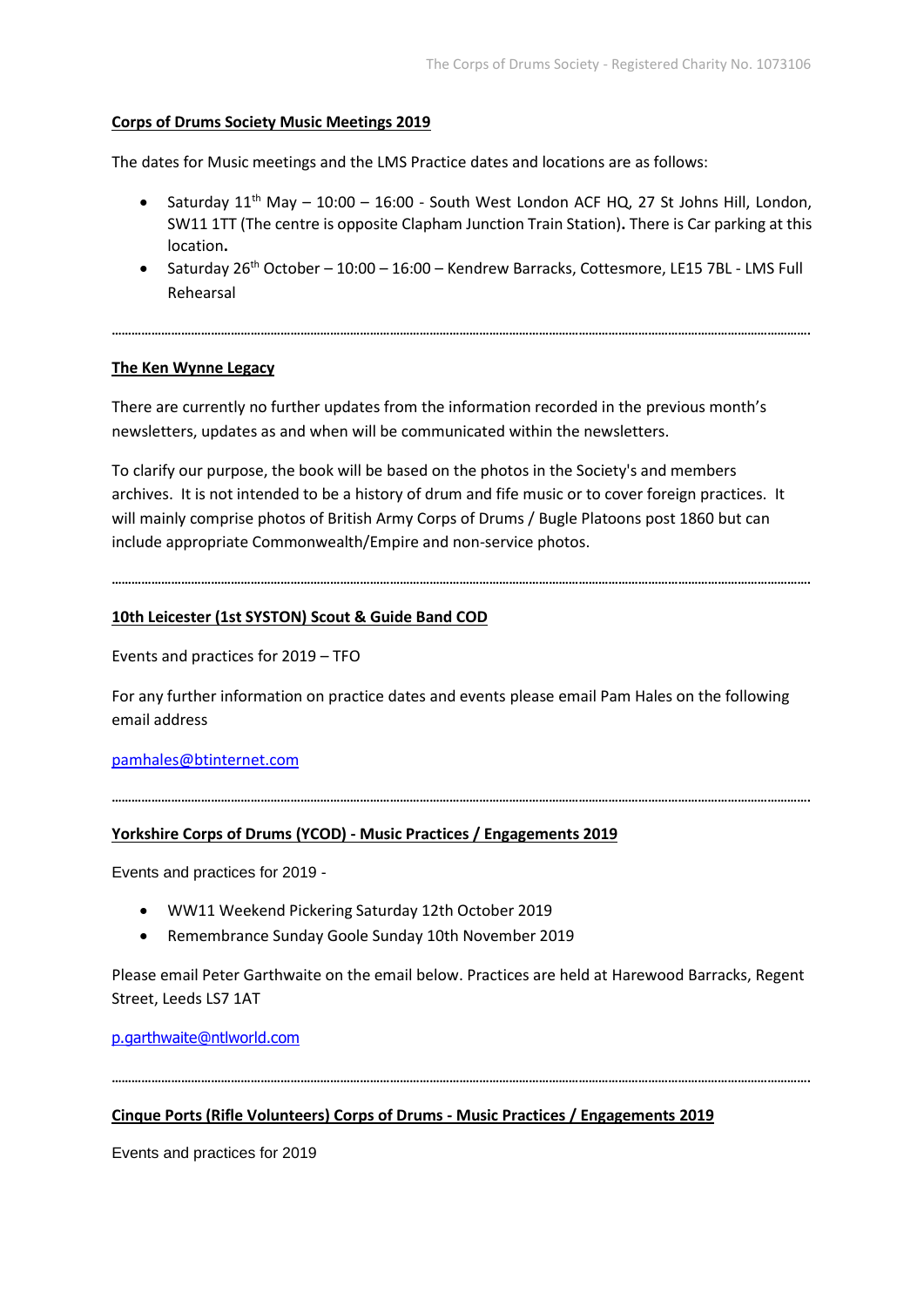- Sunday March 31<sup>st</sup> Music Practice Warlingham
	- Sunday April 28<sup>th</sup> Music Practice Warlingham
- 
- Sunday April  $28<sup>th</sup>$  St Georges Day Parade Warlingham
- Saturday June 1st Queens Woodland Trust Memorial Service Dorking
- Saturday June 29th Armed Forces Day Islington
- Saturday Aug 17<sup>th</sup> Rye County Show
- 
- Sunday Sept 29<sup>th</sup> Pearly Kings & Queens London Guild Hall

The Practices are held at The Scout Hut, Mint Walk Warlingham, CR6 9SA – 10:00 – 15:30 for further Information please email either [geoff.fairfax@talktalk.net](mailto:geoff.fairfax@talktalk.net) o[r secretary@corpsofdrums.com](mailto:secretary@corpsofdrums.com)

We are always looking for new members, again if you are interested in brushing up on your drumming skills, come along, you do as much or as little as you want to do. **………………………………………………………………………………………………………………………………………………………………………………………….**

#### **Guards Division Corps of Drums Association - Music Practices / Engagements 2019**

Events and practices for 2019, will be published once received

**………………………………………………………………………………………………………………………………………………………………………………………….**

**For further information on any of the above please email Stuart on the email below**

[stuartsutton@virginmedia.com](mailto:stuartsutton@virginmedia.com)

#### **The Yorkshire Volunteers Corps of Drums**

Events and practices for 2019 - TFO

Practice nights are the  $1^{st}$  and  $3^{rd}$  Thursday of the month at Standridge Community Centre, Wakefield, West Yorkshire.

For further information on joining the YVCOD, please contact David Barlow on the following email

#### [Dtb33@btinternet.com](mailto:Dtb33@btinternet.com)

#### **Staffordshire Corps of Drums**

The Staffordshire Corps of Drums are recruiting Flute Players/drummers (including Tenor Drummers) and Bell Lyre players.

**………………………………………………………………………………………………………………………………………………………………………………………….**

The Corps meets on Monday evenings 7-9 pm and occasional Sunday training days. we are located at the Stafford & Rugeley Sea Cadet Centre, River Way, STAFFORD. ST16 3TH.

We have a busy 2019 and therefore need to recruit more members in order that we can carry out our Public Duties.

For further information please contact Major (Retd) David J Keates MBE on 01902 850536 or Email [davidjkeates@hotmail.co.uk](mailto:davidjkeates@hotmail.co.uk)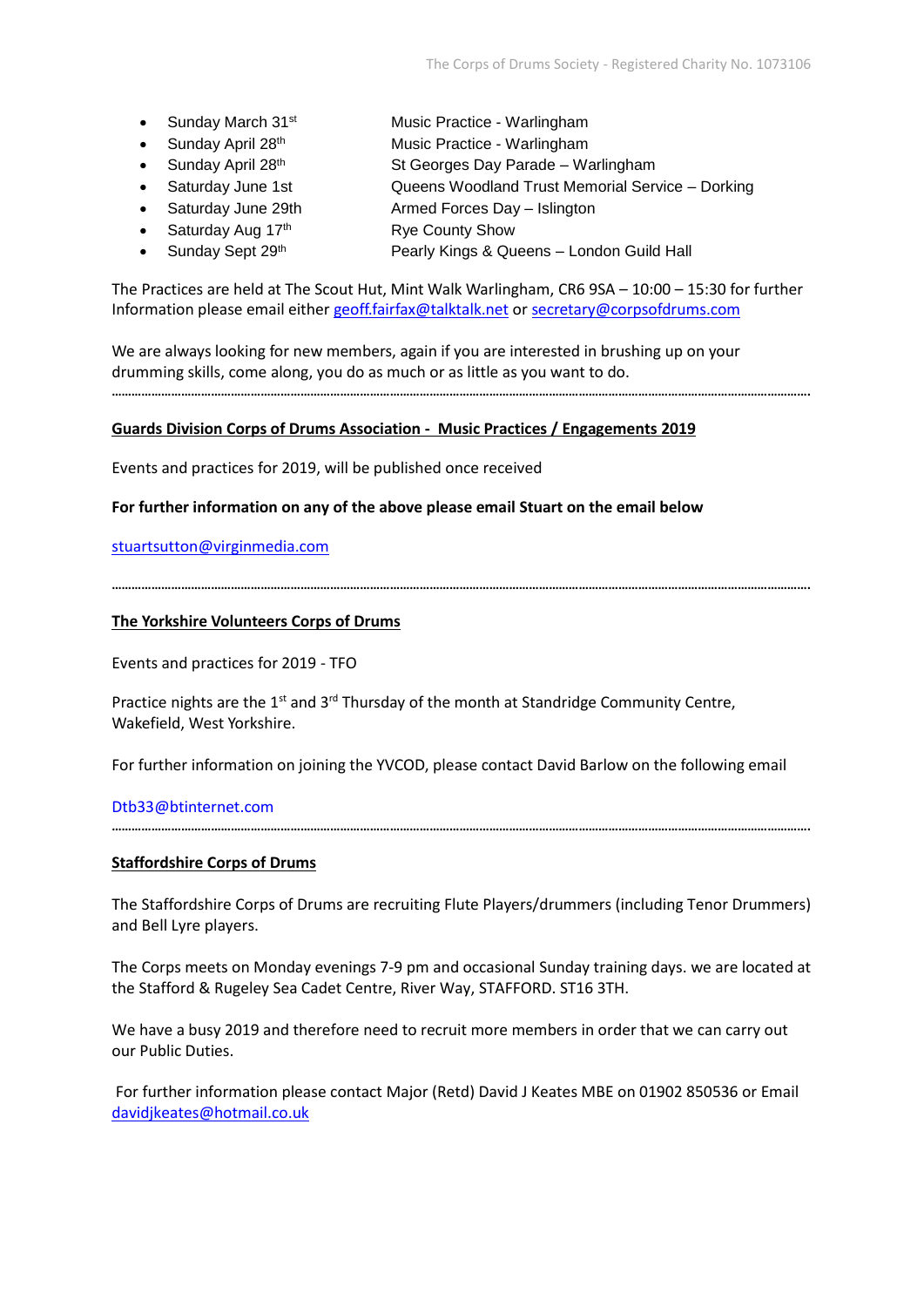### **The Fusilier Association Corps of Drums (London)**

The FACOD meet on Saturdays, with practices planned for the following dates

- Saturday  $14<sup>th</sup>$  March
- Saturday 6<sup>th</sup> April

Start times are 1030 coffee tea 1100 breakdown into lessons and admin, finish at 1530 at 213 Balham High Road, London, SW17 7BQ

**………………………………………………………………………………………………………………………………………………………………………………………….**

Names for security reasons need to be given before attendance, anyone interested please email Colin Ashton on [colin@polishspecialities.com](mailto:colin@polishspecialities.com)

**………………………………………………………………………………………………………………………………………………………………………………………….**

**Cheshire Drums and Bugles**

The CD&B have recently joined the society, and have the following events.

- Saturday 27<sup>th</sup> April 19:30 Celebrating the RAF Academy Street, Warrington, WA1 2BQ
- Saturday 4th May 12:00 Knutsford Royal May Day King Street, Knutsford, WA16 6

once I receive information on practice dates, I will enter into the newsletter.

Anyone interested please email Robert Richardson on [robbodrummer@hotmail.com](mailto:robbodrummer@hotmail.com)

**………………………………………………………………………………………………………………………………………………………………………………………….**

#### **Request from Staff Drum Major Paul Blakelock – ASC Catterick**

Paul Blakelock over the past 3 years has raised over £5000,00 for various charities including the Army Benevolent Fund (ABF) and is completing several events from October 2018 till September 2019 will be participating in a number of events with the aim to raise money for "Cancer Research UK".

The Corps of Drums Society has given £50.00 to Paul, if anyone else wishes to support Paul in these events then please contact him, either on [Paul.blakelock410@mod.gov.uk](mailto:Paul.blakelock410@mod.gov.uk) Or email through Facebook

**………………………………………………………………………………………………………………………………………………………………………………………….**

#### **Picture Archives - Update**

If anyone has Photos that they would like to add to the archives, please email them to [Archivist@corpsofdrums.com](mailto:Archivist@corpsofdrums.com)

**………………………………………………………………………………………………………………………………………………………………………………………….**

**Facebook**